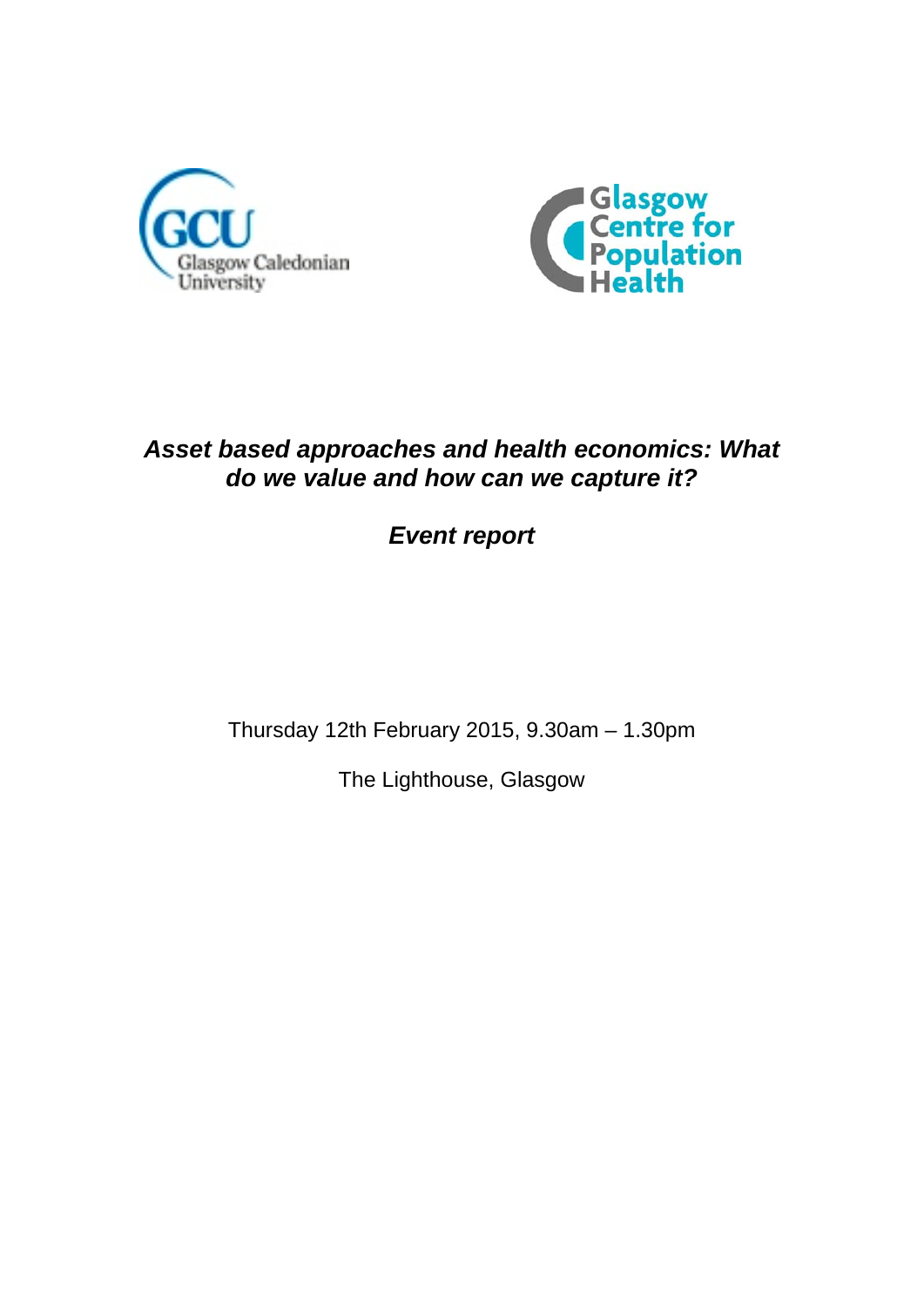#### **Introduction: Why we held this event.**

There is growing acceptance that asset based approaches have an important role in improving the health and social conditions of individuals and communities. This is particularly the case for complex problems, where causes are multiple and pathways to health and social inclusion can be highly individualised requiring tailored interventions that respond to particular contexts, needs, abilities and aspirations. The report of the Christie Commission has identified asset based approaches as being central to responding to the multiple challenges of an ageing population, reductions in public sector budgets and tackling continuing inequality.

Although asset based approaches are widely recognised as being successful in many cases they also pose challenges for existing evaluation methodologies. In a climate where projects and services are increasingly expected to demonstrate their value against competing priorities, the ability for successful approaches to demonstrate their economic worth is vital to their continued development and wider adoption.

This workshop brought together research in health economics and evaluation with practitioners, managers and resource allocators who shared an interest in developing and promoting asset based approaches. Our stimulus was a literature review commissioned by the Centre which highlighted the poor alignment currently between asset based approaches and health economists' frameworks of evaluation. This produced a challenge: if asset based approaches are vital in preventing some of the most persistent, long-standing and therefore expensive health and social challenges that face us, why has the evidence base for their economic effectiveness, which is powerful for making the case for further investment, not yet materialised?

This question was the reason for bringing the professional groupings together. We hoped to create a space where different approaches could begin to work together, to foster new relationships and potential collaborations and begin an on-going conversation around method and approaches which would support the development of an economic evidence base for asset based approaches.

#### **Who attended?**

Thirty-five people gathered at The Lighthouse in Glasgow with representatives from academia , public sector service delivery, voluntary sector service delivery , the Scottish Government and local councils, a large national charity funder and other practitioners in service related research and evaluation . The delegate list is provided in Appendix 1.

#### **Structure of the day**

This was a morning meeting chaired by Professor Cam Donaldson of Glasgow Caledonian University's Yunus Centre. The meeting took the form of two presentations each followed by table discussion around four question developed with each speaker. Plenary discussion was built across the morning with feedback provided by a panel of three perspectives towards the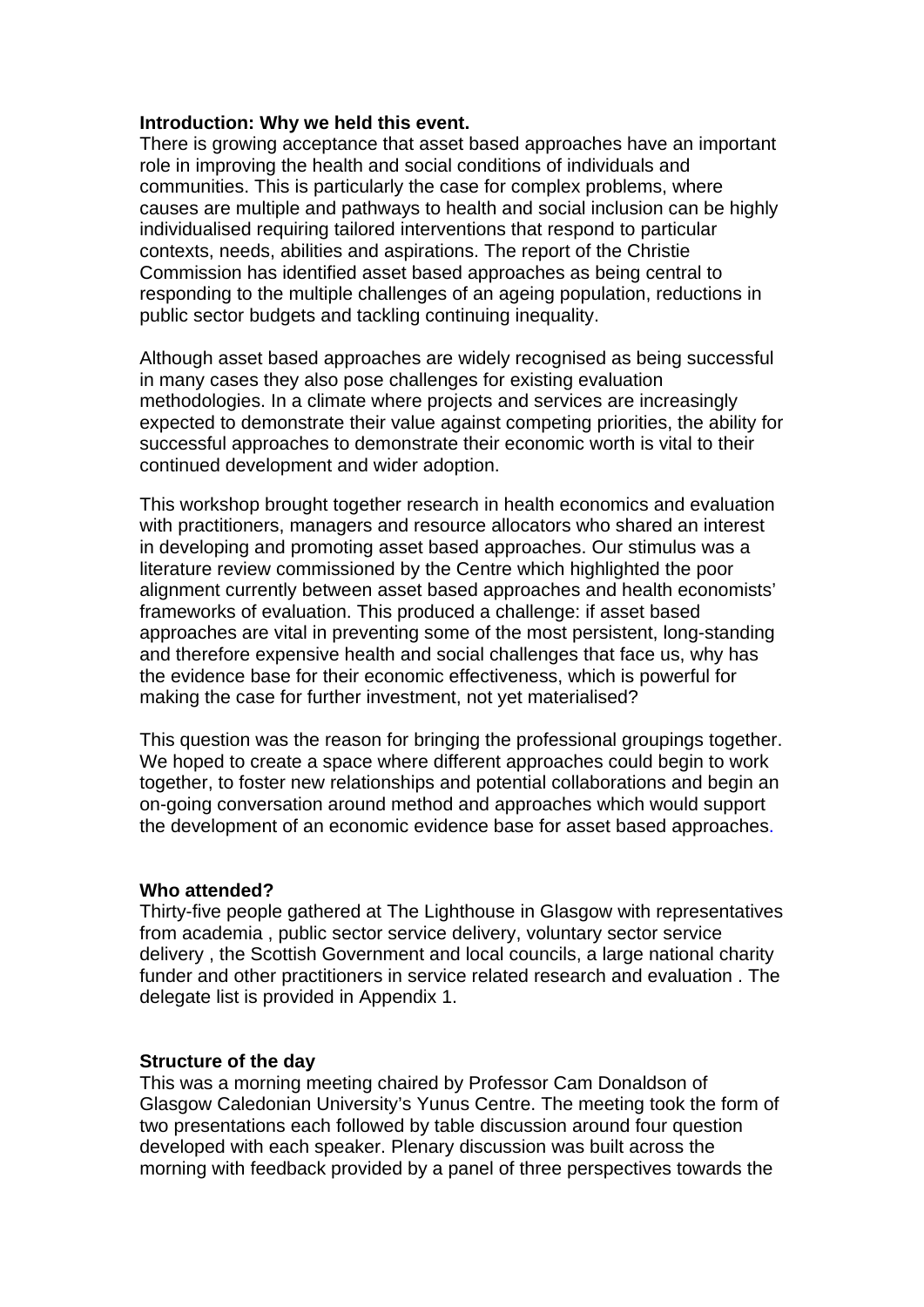end. Expert input was provided by Dr Emma McIntosh, Reader in Health Economics at the University of Glasgow and Dr Lisa Garnham who is part of the team evaluating a complex intervention, *Sistema* at Glasgow Centre for Population Health. The programme for the meeting is provided in Appendix 2.

The final plenary session discussed how we move this conversation forward and next steps so we could build on the momentum established by the meeting.

#### **Scene setting**

1

Cam introduced the meeting as a timely opportunity to explore perceptions, realities, overlaps and differences between asset based approaches (ABA) and health economics (HE). He highlighted the opportunity to explore what working together might look like and how we could develop methods which remained faithful to the ambitions of both approaches.

HE approaches are concerned with evaluating and quantifying the costs and benefits that arise from a particular intervention and to ascertain what would have happened in its absence. In the real world however, this becomes more challenging as interventions become more complex and ABAs are on the extreme end of complexity. It is now conventional to conduct studies of economic benefit alongside other studies of impact and those who fund projects increasingly might ask for appraisals based on the methods of economic evaluation.

However, ABA are not necessarily interventions in the way understood by scientifically derived approaches to evaluation (such as those used in medical trials). They are based on the principle of 'doing with rather than doing to' and tend to be more integrated into communities rather than as actions which can be isolated to measure their effects. Even more fundamentally, ABA often involve resources, such as the input of people working in a project, which economists regard as a cost, but which participants regard as a benefit due to its impact on empowerment, self-esteem, self-efficacy or other outcomes important to health and well-being. This is an interesting conflict to explore and try and resolve.

Cam then introduced the first expert speaker of the morning.

<span id="page-2-0"></span> Volunteering is an example of this. Whereas a health economist may see volunteer time as an opportunity cost (i.e. the benefits that could have been generated by other potential uses of a volunteer's time), the opportunity to volunteer is valuable in itself because of the benefits for the volunteer of being involved in productive, communitarian activity.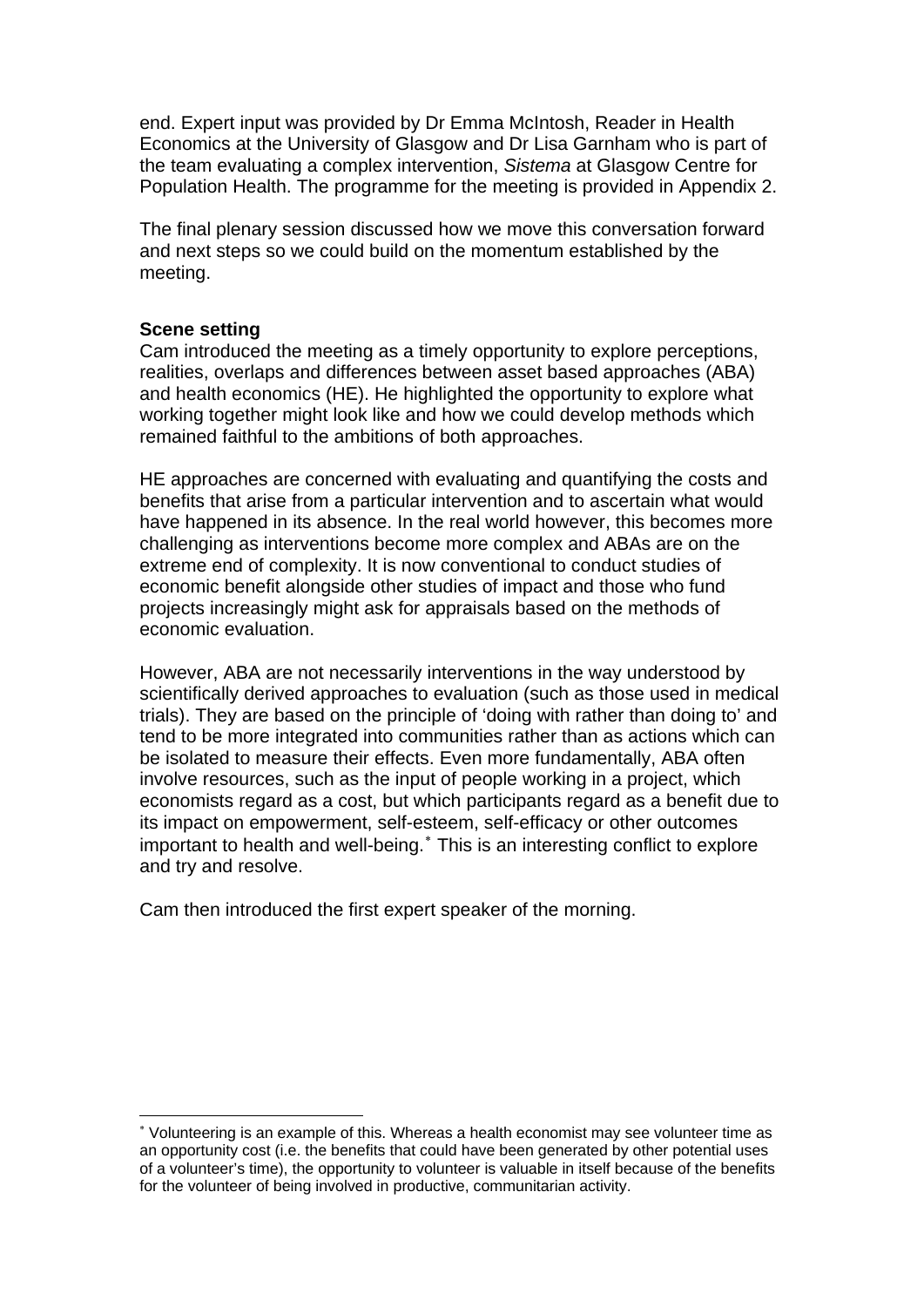## *A Review of the Economic Evidence of Asset Based Approaches for Health Improvement -* **Dr Emma McIntosh**

Emma contextualised herself as someone who has a background in economic evaluation alongside clinical and now working in the public health arena. She told the room that her natural instinct is to try and fit everything within a HE framework but said that today she would argue that although there is much value in HE frameworks, for its application to ABA, there would also need to be some adaptations.

Emma began by telling the audience that economic evaluation is the comparative analysis of costs and outcomes. Emma highlighted an existing definition of ABA, encompassing outcomes such as control, mutual support, cooperation and care. Such outcomes pose challenges for economists because of the difficulties inherent in measuring them and of incorporating them within standard economic evaluation frameworks. The HE analysis of ABA hinges upon the additional benefit gained or benefits forgone if that same investment had been used on something else - the health opportunity cost.

Emma continued to describe a review of the literature that she and colleague, Kenny Lawson, undertook looking for health economic evidence on ABA. At the time of research it found that no evaluations had been conducted to collect economic evidence of community ABAs. Further, none of the projects from *Assets in Action* (a key GCPH publication illustrating the approach in community settings) included economic evaluation, although one (*Routes Out of Prison*) did include analysis of Social Return on Investment (SROI) and showed, through modelling, that the intervention had the potential to be cost saving.

The headline of this research is that as health economic benefits of ABAs are not well evidenced this will not support and encourage commissioners to change the way services are delivered and provided.

Dr McIntosh therefore suggested there is a need to

- Conduct outcome evaluations of ABA to establish their effectiveness in promoting health and wellbeing
- Use this evidence of effectiveness to generate evidence of cost effectiveness ABA interventions using standard methods of economic evaluation
- Discover why AB services do not currently collect the data required to carry out economic evaluation. Their preliminary evidence suggests that it is because it is not requirement of funding

Some potential ways forward around establishing causality were also proposed. This included layering ABA logic models with HE logic models to allow process evaluation. Scales for both 'hard' and 'soft' outcomes are already developed and available and reference cases also exist.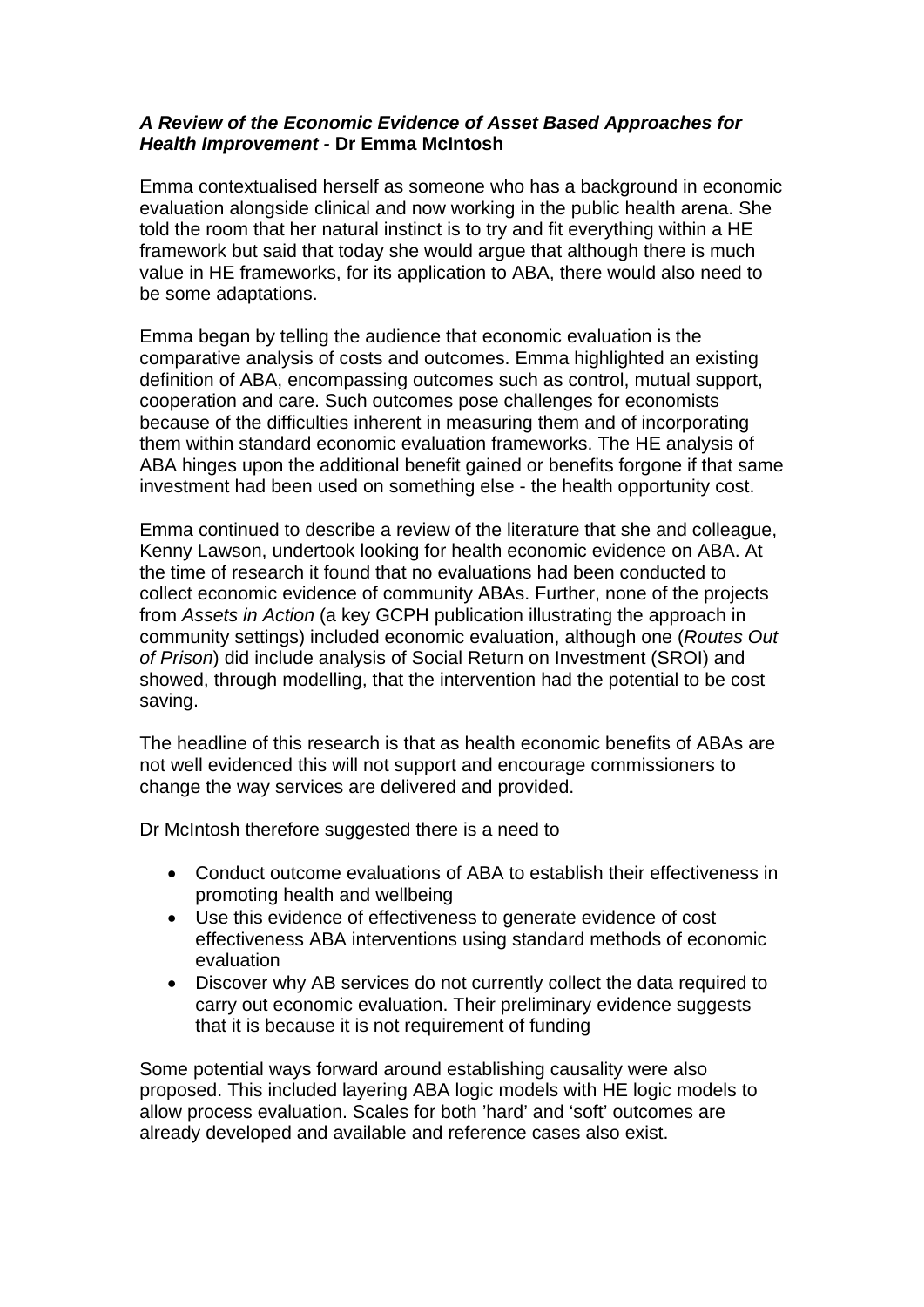## **Highlights of questions and comments in response to Dr McIntosh's presentation:**

- **Q.** What about the time period involved in the production of some of the outcomes?
- **A.** Inside the lifetime of a particular project, we may need to think carefully about what is measureable. In terms of longer term outcomes, we can use modelling to predict what might happen in future based on what we already know about the relationship between shorter and longer term outcomes. We might not yet have hard evidence from a particular intervention but we may have early indications of change.

## **Comment**

A central strand of your argument is that 'economic evidence provides credibility' but on whose terms is this credibility? There's a clash of world views; (the health economist world of) inputs, processes and outputs but what about systems thinking and complexity? It's also difficult to put a value of life. There are many projects out there that people in communities know do work but the evidence is not considered robust enough. Scarcity is created by inequality.

**A.** HEs agree with that. Who gains and who loses is a question that animates economists and in that there is no conflict. (But) If you do not accept that there are limited resources to go around then you do not accept the need for HE. If you do accept that there are more claims on societal resources than there are resources to go around, then the question becomes how do we reconcile the problem of scarcity?

#### **Comment**

What I'm looking for out of this, is that I find myself in a resource constricted world where I believe I should invest more in this kind of area (ABA) but the hard reality is that I'm competing with people who have hard data (on the cost effectiveness, waiting times, GP visits etc). I think personally that much of that world is inverted and what we should look at first and foremost is health and benefit but I have to compete in the world I live in and this can help me argue for resources and describe the types of outcomes that we might reasonably see.

## **Comment**

1

Often when we present findings we glibly provide a statement such as "no evidence of cost effectiveness was found" which is sometimes misinterpreted as "there is evidence of cost ineffectiveness".

**A.** That's a really good point and hopefully in the second part we will see an example of how HE can be flexible to accommodate ABA within their frameworks, perhaps looking at 'softer' outcomes, for example trying to look at the ICECAP<sup>[1](#page-4-0)</sup> capabilities score, we've got to be

<span id="page-4-0"></span> $1$  A quality of life measure developed for use in older populations and based on Sen's notion of capability. Flynn TN, Chan P, Coast J and Peters T (2011) Assessing quality of life among British older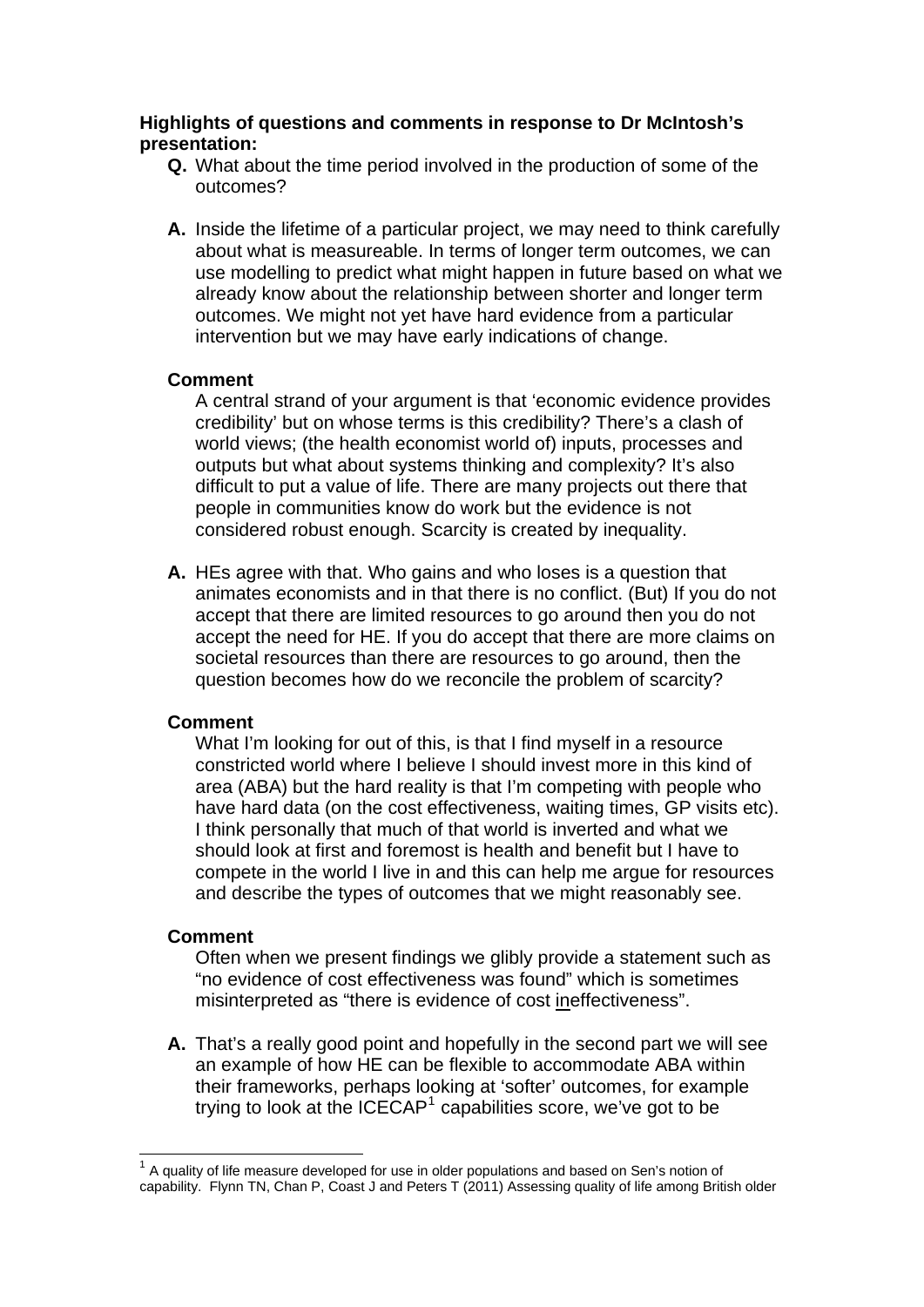creative in this environment. This is a difficult environment to be in so let's try and join them and try and find the evidence of the benefits. If it is there.

#### **Comment**

1

Should we be investing in things like smoking cessation or should we be investing in ABAs? When we are making decisions we have to be able demonstrate their value. So I would hope during the rest of the day we could find some common ground as it is everybody's interest, whether you are in a team delivering ABA or in a Government team prioritising resources, what we all want to do is invest resources where they will have the most value. The crux of today is in the title; "what we value and how we measure it?"

The introduction of the 'clash of world views' perception was welcomed by many in the room and it became a hot topic of discussion. If ABA and HE represent two fundamentally different two conceptions of value they were not fully resolved in the discussion so far, yet it felt by and large a healthy sign that the poor alignment had been raised.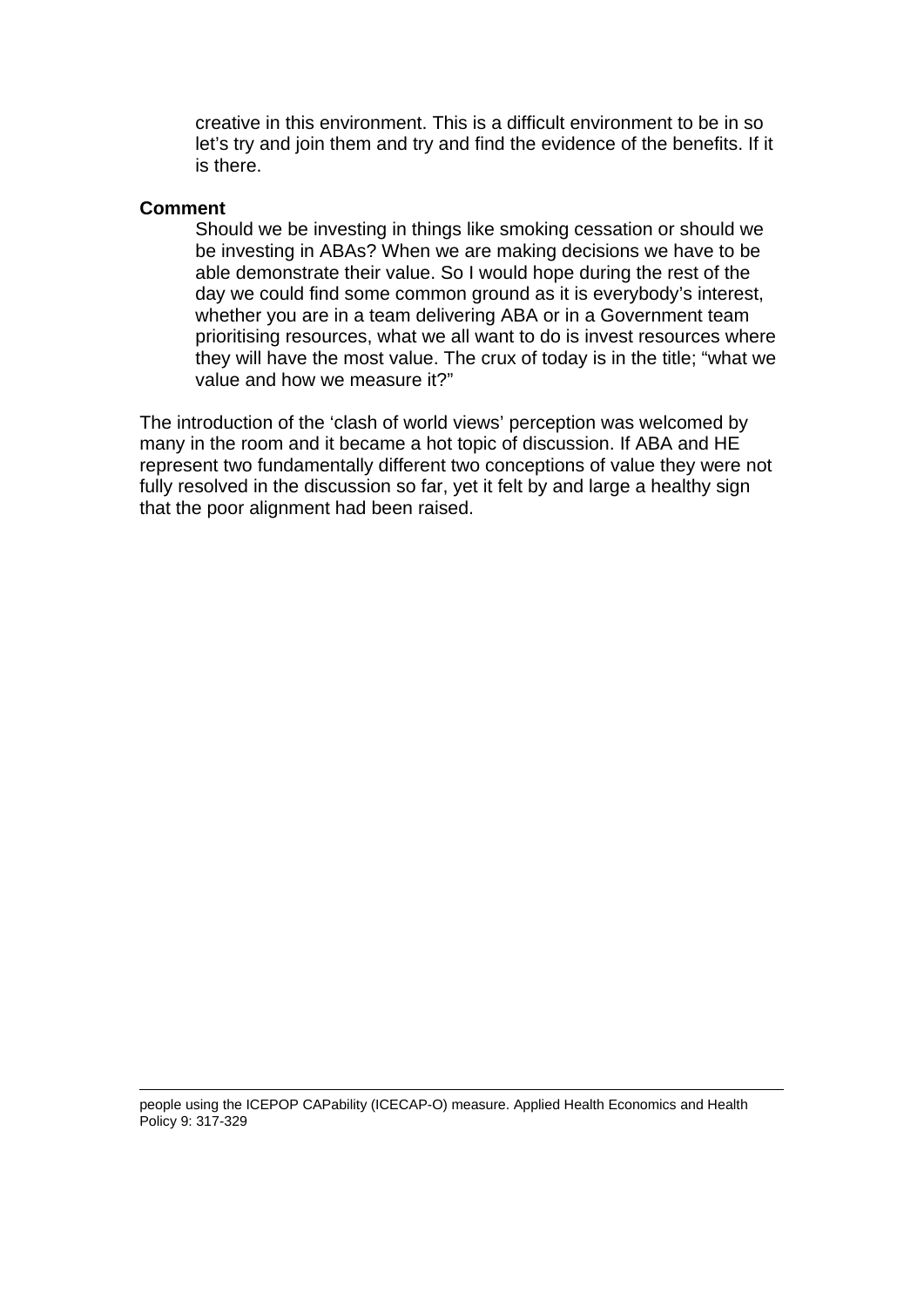## **Table discussions- Session 1 – summary of feedback**

## *Time, resources and that HE is not a cost neutral exercise*

Many commented on the idea that evaluation requires time and expertise. There is currently limited capacity to conduct evaluations within services. There is an opportunity cost to conducting an economic evaluation, an even greater one if the tools are not sensitive enough to demonstrate change.

## *Are HE evaluation frameworks appropriate for application to ABAs?*

Related to this, there were risks considered to be associated with the application of HE frameworks as they currently stand. What if the evaluation does not adequately capture the benefit of a service? Would the HE evidence be considered superior to other evidence and lead to a funding cut?

This echoes a common concern about the sensitivity of HE frameworks. Measuring the processes and outcomes we might expect to see from ABA (e.g. trust, relationships, connections) and their contribution to other outcomes will often be more difficult than measuring 'more traditional' and 'harder' outcomes (like employment). There was concern that decision-making, and therefore programmes and interventions, are informed only by what evaluations find easier to measure. This could hinder the innovation required for tackling intractable problems. Would HE evaluations always unfairly advantage programmes which fit the model in providing clear data on costs and benefits and will more complex programmes always look 'second best under such an approach?

There was concern that a two tier view of outcomes was present in the language being used, for example 'hard' and 'soft, 'tangible' and 'intangible'. Change in people's lives is never 'soft' or 'intangible' to those who experience it.

There was also a concern that although qualitative work is often better at capturing particular processes of change in AB services, it would not have the authority of quantitative data. Could HE approaches use qualitative data to capture the complexity? Many did not know the status of qualitative data in HE evaluation and assumed it at best peripheral to the business of identifying cost/ benefit or enumerating effectiveness.

#### *Language*

How could the world views of the academic economist and the communitybased worker be reconciled? The language and terminology were widely felt to be a barrier in their technicality and the sense of finality of judgement conveyed. However, it was also suggested both perspectives could be characterised as reluctant to accommodate or recognise the validity of each other.

## *The need for evidence to support development and investment*

Participants recognised the need for decision-makers to be able to make comparisons about the effectiveness of different interventions given scarce resources. However, many felt economic evaluation methods need to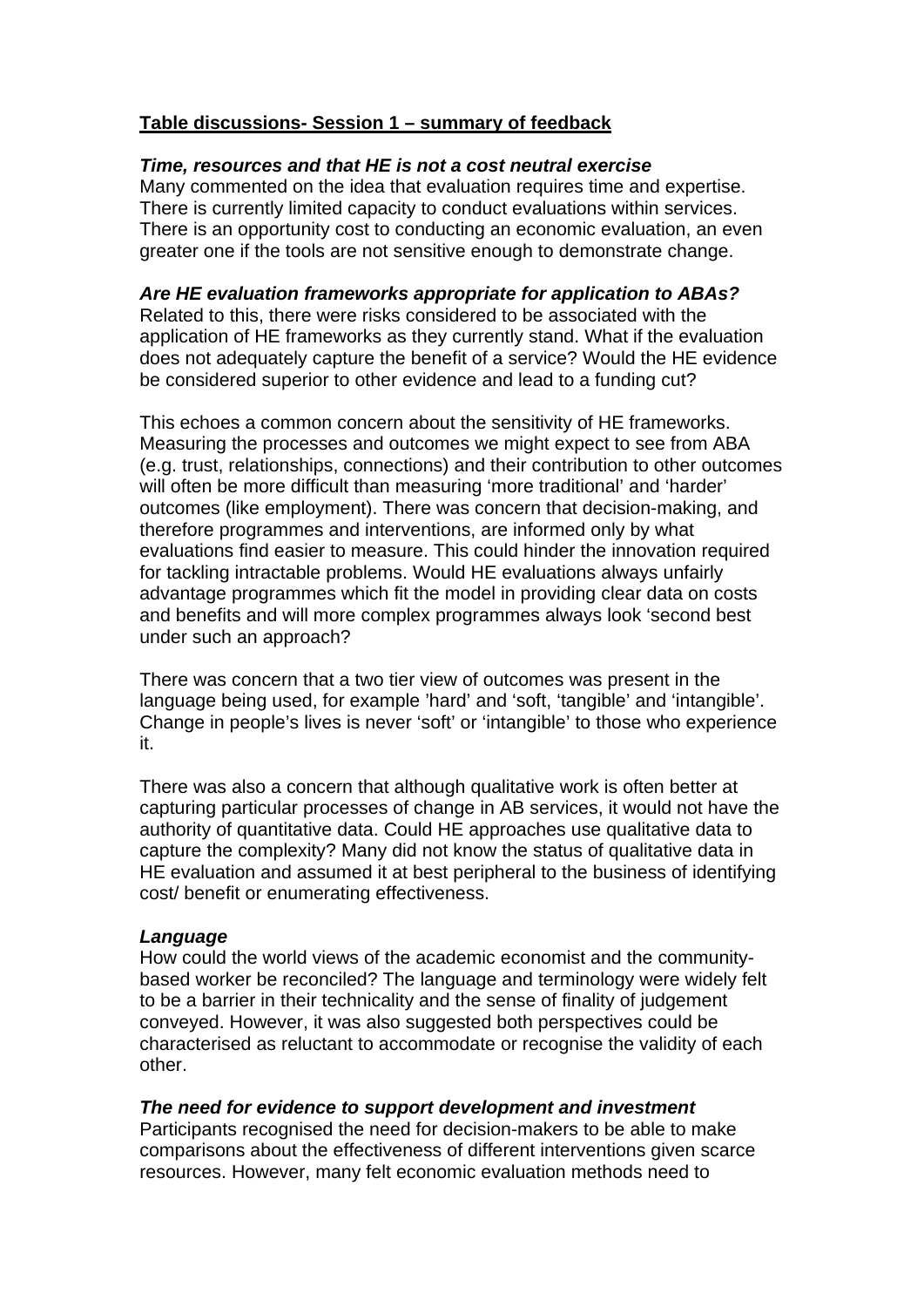continue their evolution. It was hoped that ABA could help shape the development of new methods for HE evaluation. How do we develop an approach which captures the fundamental differences between projects in the scope and aims?

It was suggested evaluators would benefit from first hand knowledge of the projects or services they are evaluating otherwise there will be disconnection form the aims and intentions of service users and providers. There was fear that what health economist's value might not match what users and communities value.

It also might not be appropriate for ABA to have a tightly defined set of outputs and outcomes established too early in the life-course of intervention. This contradicted the complaint that often HE evaluation data collection is considered too late in a project, perhaps missing the opportunity to collect baseline data. In ABA, flexibility is required as to what kinds of outcomes a project may orientate towards as it evolves. Participatory methods provide different sorts of data. Could they be adapted to HE evaluation in a manner which makes them appropriate to the evolving nature of outcomes but also helps overcome the technical barriers to conducting HE evaluation?

The second expert speaker was then introduced.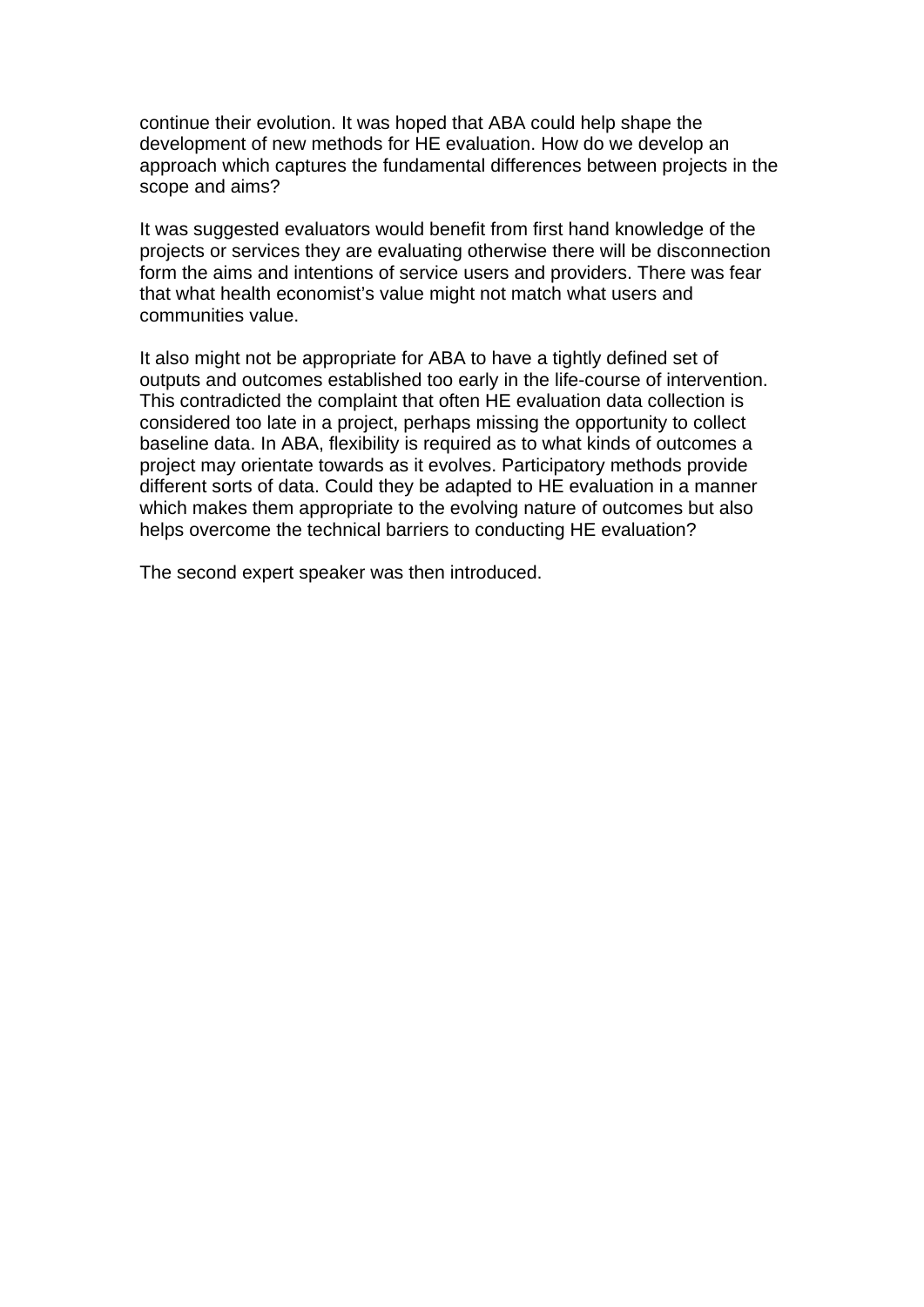## *A worked example: Evaluating Sistema Scotland (Big Noise) -* **Dr Lisa Garnham**

Lisa's presentation offered an insight into the complexities of a real world intervention (Sistema's Big Noise project) and posed a number of questions for the application of evaluation frameworks, both economic and general.

#### *Identifying rewards and costs*

The nature of rewards in Big Noise are varied- from being able to perform a piece of music in front of your family to developing social skills, resilience and self esteem. These can lead to better educational and employment opportunities and health outcomes in the longer term.

There are challenges however around establishing measurable costs. It was highlighted that a number of aspects of the projects that you would expect to be easily measurable are actually quite difficult and finding complete data is challenging, for example numbers of children in the programme, cost of the programme, number of hours of delivery. This is reported to be due to the programme being fluid, dynamic and fast-paced.

Big Noise is delivered in school and after school in community settings. The project is heavily integrated into other resources producing lots of in-kind contributions; resources such as teacher time which are also hard to pin down. The counterfactual of "what would you do with this time if Big Noise did not exist?" becomes difficult to answer. People don't know, because they value it, they *found* the time.

## *Comparability of outcomes; which have greater value?*

*'"It makes me really happy when I play the violin and I feel really proud when I play in front of my mum." How do you quantify that?'* 

How do you compare the happiness a child feels when they play a violin to the happiness they may feel when playing football? Are they comparable?

Funding for Big Noise comes from a number of different sources. So the question as to whether the money would be more effective if spent elsewhere becomes moot from the perspective of those involved in delivery, because they cannot spend it elsewhere. Big Noise has the ability to draw on different pots of money to produce something greater than what each of those pots could produce alone.

Lisa showed a logic model of the children's outcomes to highlight the complexity of the outcomes and processes which lead to them. After ten years, outcomes have to be extrapolated based on qualitative evidence with lots of assumptions of causal pathways following on from each other (of course, every child will not follow this assumed pathway).

Outcomes from the project are so diverse and interrelated that it is difficult to deal with them in one evaluation. Different funding agencies are interested in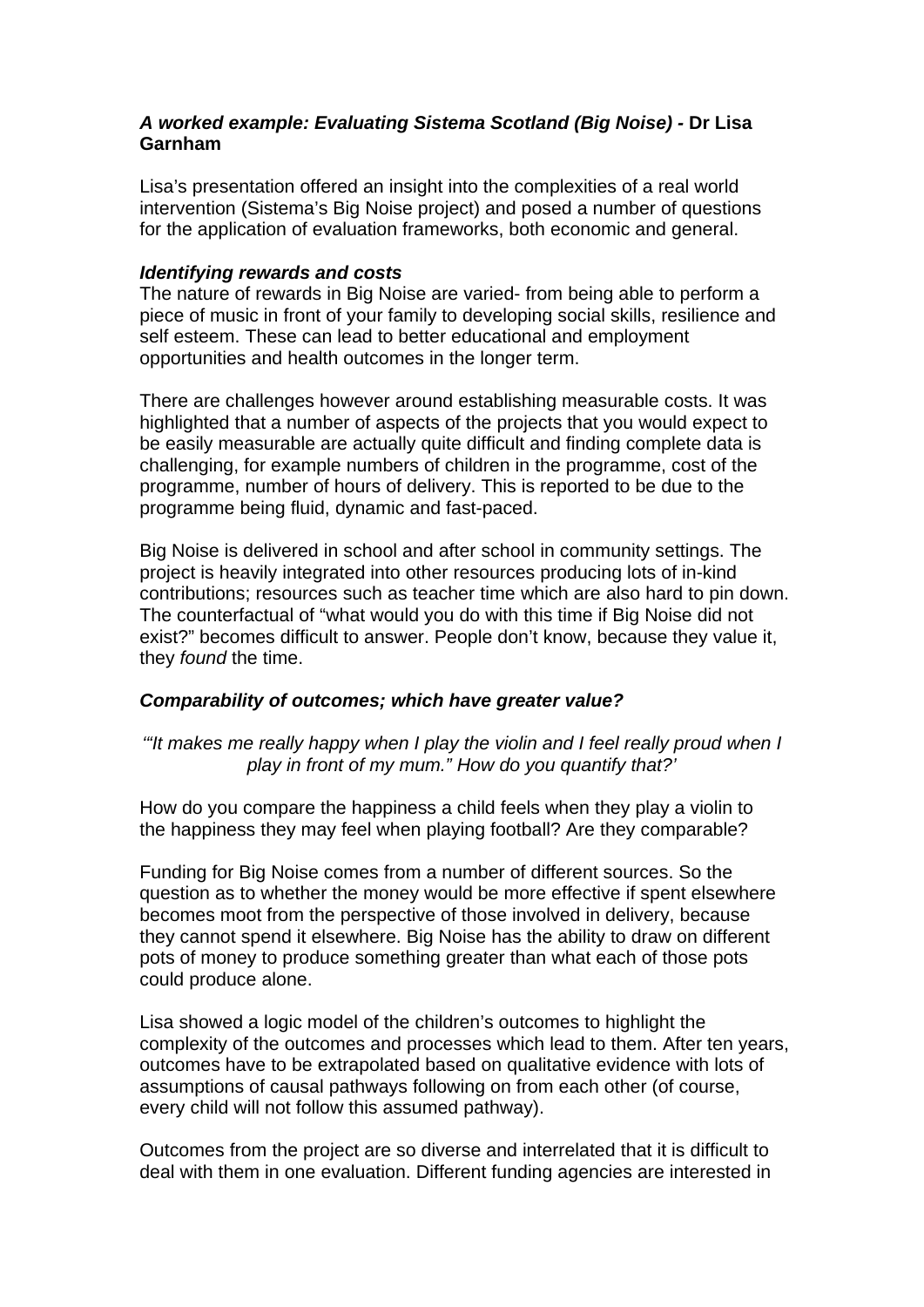different outcomes that Big Noise can produce. Illustrative examples of outcomes include: improved engagement at school leading to the improved uptake of exams, leading to improved school outcomes and attainment, leading to improved employability and life chances. Involvement in diversionary activities can reduce anti-social behaviour, drug and alcohol use as children become young adults. Others outcomes we may value include pride and social cohesion.

This raises the question of which outcomes and which funders' interests should be measured? Furthermore, due to the mix of funders, range of funding arrangements in place and the complex nature of the project it is not easy to say which funders finance which parts of the programme and can therefore be said to be fiscally responsible for an outcome of interest.

Another issue with attribution is that Big Noise works in a context of lots of innovative projects and interventions in the wider community as well as what is happening in the schools. It doesn't just affect the children involved, it affects and is affected by, the community in which it is based.

#### *Rethinking 'evidence'*

Another challenge is 'robustness' of evidence. Just because something has a number on it, doesn't make it more robust than other forms of evidence. A picture a child drew, or a film they made is robust in their context. Can we have a diversity of evidence from a range of different sources as 'robust' evidence? If so, what would it look like? What kinds of evidence are we going to need to gather to do that?

Diversity and complexity of interventions? If you strip away the complexity for comparison. Is there value in doing that? Do you lose the essence of what the intervention aimed to do and how it did it?

## **Highlights of questions and comments in response to Dr Garnham's presentation**

#### **Comment**

There was discussion around the value attached to different forms of evidence. On a practical level, can evidence such as drawings and insights into lived experience bridge some of the gaps between ABA and HE discussed earlier in the morning? Can they be incorporated?

The idea of logic modelling was also raised. What about unintended consequences? The Sistema evaluation team can't map all the things that might happen. The wider evaluation it was hoped would maintain the holism against reduction.

- **A.** How much does the Sistema evaluation cost?
- **Q.** As with the project more generally, there have been a number of in kind contributions to support the project and the evaluation. The figure quoted was £50k per year for two years.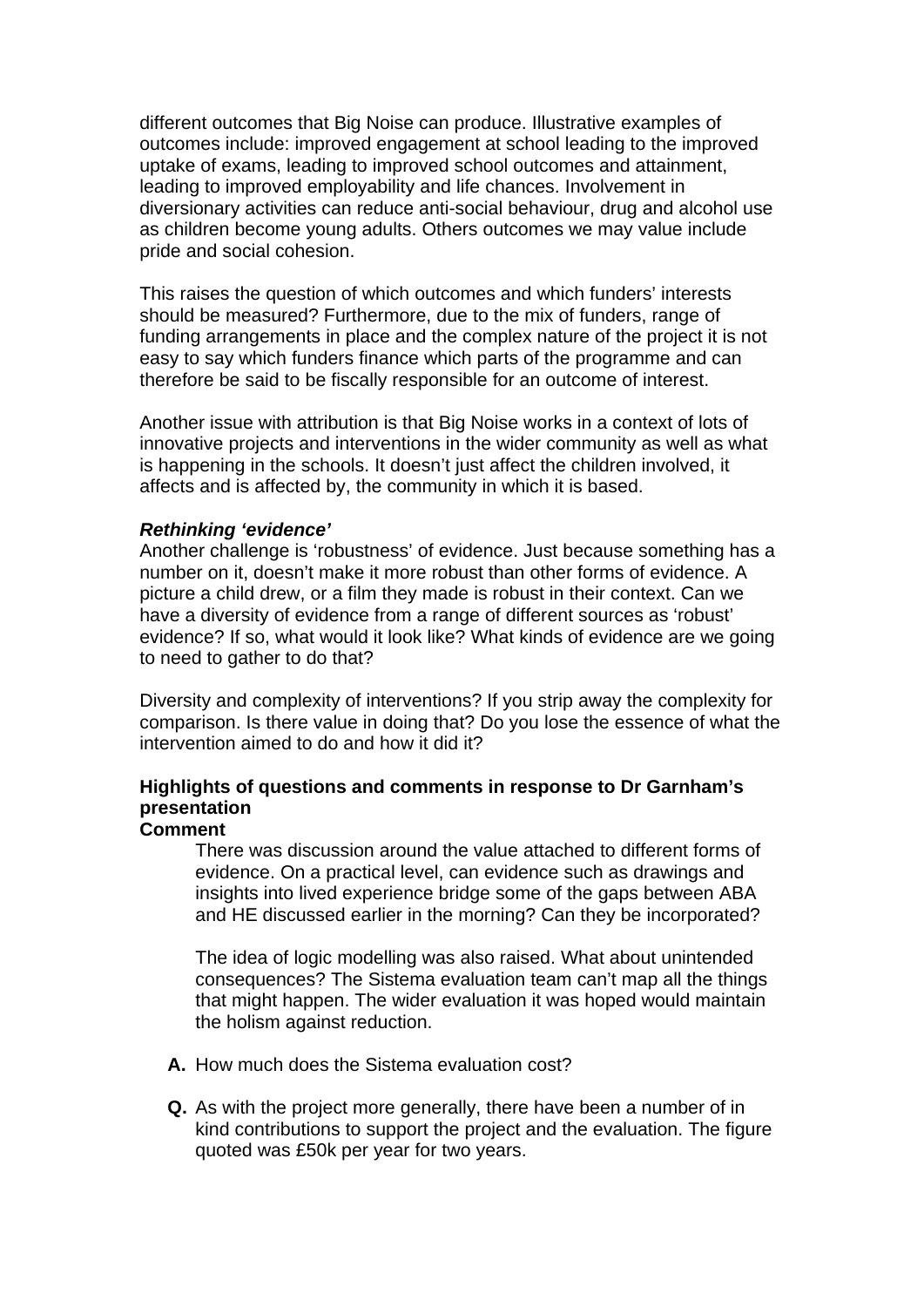## **Table discussions- Session 2 – summary of feedback**

#### *Should funders of ABA include resources for economic evaluation? Should demonstration of value in economic terms be a condition of funding?*

One table highlighted that evaluation is importantly also about learning and not just for satisfying funders. Otherwise, it reinforces the view that ABA are short term and pilots rather than long term ways of delivering services. Information and monitoring for funding or governance purposes are not the same as full economic evaluation and it is important not to confuse the two. The purpose needs to be clear. Is it about demonstrating the value of a project to argue the case for continuation or about generating a wider evidence base on effectiveness of approaches? We know a lot about what is effective but it is still a challenge to get funding for these types of approaches. Most budgets are committed to other things and funding for ABAs often comes from discretionary budgets. Lack of evidence is still a major issue alongside an ability to demonstrate impact of working this way. It was also highlighted that funders are not the only audience for evaluation and it is important to demonstrate to participants and local communities what benefits projects are having and to seek their views.

There was also discussion about the appropriateness of fitting ABA into 'recognised' evaluation approaches. Perhaps we need to be asking other types of questions - not 'what works' but for who, why and in what circumstances?

It was also raised that we should not be thinking about ABA as discrete interventions or programmes but be focused on considering how the values and principles of this way of working can underpin how all services are provided. When conceived in this way, the need to provide robust economic evaluations on a project by project basis becomes less important. This point further reinforces the idea that 'people change lives' not interventions or approaches. We need to put a value on the quality of the relationship between a worker and client. This was seen to be unquantifiable.

In response to the question 'should HE be a condition of funding' - others came up with 'a highly qualified yes', with a concern around what kinds of final outcomes would be lost if not. There were also concerns around the resource implications of HE evaluations - another opportunity cost (while others talked of 'overwhelming project staff' with additional work to do, data to collect, skills and capacity). The Humankind Index was highlighted as a tool which takes into account broader issues and that we measure ourselves against societal outcomes and not just economic value.

A point was raised about 'having funders *here* and service providers *there.'*  This dynamic needs to be reframed as we're not always talking about funding one or two year projects but about mainstreaming good practice. It was also proposed that economists should go out and see projects with the aim of understanding what it looks and feels like to work in an AB way and the value of this to staff and local people.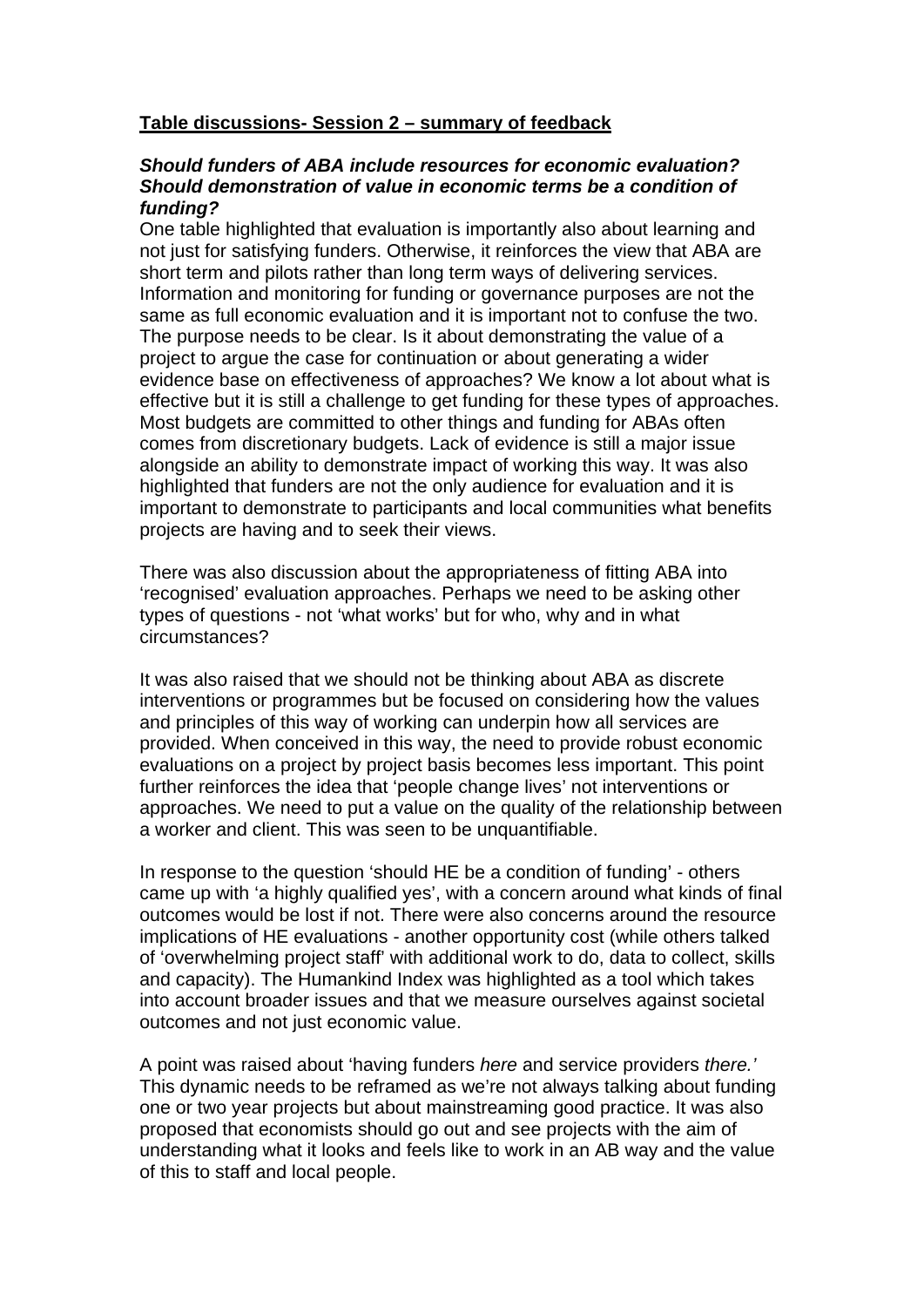#### **Invited perspectives in response to discussion**

## *Neil Craig, Principal Public Health Advisor, NHS Health Scotland*

I was slightly worried at the start that there were two world views that are irreconcilable but through the course of the discussion I'm more confident that that there is common ground and that this is encapsulated in the question:

*Can we agree that we are all here to maximise value from available resources? If we are then we need the measurement tools to help us do that.* 

About value, what is of value and to whom? There's nothing inherent in HE that prevents us from adopting a societal perspective or getting the views of service users to get a handle on what they believe is valuable and then working out ways of measuring it. This includes things like building up people's self esteem, empowerment, process utility, finding a job as well as physical and mental health. If that is what people value then as economists we would want to try and measure it. I suspect that is something we share with people who deliver the services.

Economics has a set of tools that can do that - but my view as an economist is that the discipline has painted itself into a corner by becoming focused on methods that allow comparison of programme outcomes measured in the same units. This has led us down the route of cost utility analysis and cost benefit analysis. However, when you look at Sistema approaches like SROI have advantages. It allows a range of benefits to be measured but it doesn't impose on evaluators and those delivering programmes the difficult task of measuring these things in the same units.

The downside is that this will mean we have to compare programmes in terms of different outcomes measured in different units rather than having one metric, and this will make less certain which programmes generate the most value. However, decision makers constantly make decisions in a context of uncertainty. The Holy Grail of evaluation should not be to try and tell decision makers what to do based on one piece of certain evidence. Rather, it should be to help them make the right decision as to whether we should fund something or not by providing *"forms of evaluation that give us insight into the balance of value and cost that we can use to justify funding a particular programme. That means we might have to rely on imprecise evaluations, underpowered evaluations but at least evaluations that correctly identify all the things that are of value and make some attempt to value them".* 

Arguably, it's better to imprecisely measure the right things than precisely measure the wrong things.

Finally, there are big methodological challenges in measuring cost. From what I understand about ABA, the very process of giving people a say in developing a service is of value in and of itself. It can build self-esteem, empower people, and help people get back on the right track. *There's value in just getting involved but the time in doing so would traditionally be measured by economists as a cost rather than a benefit.*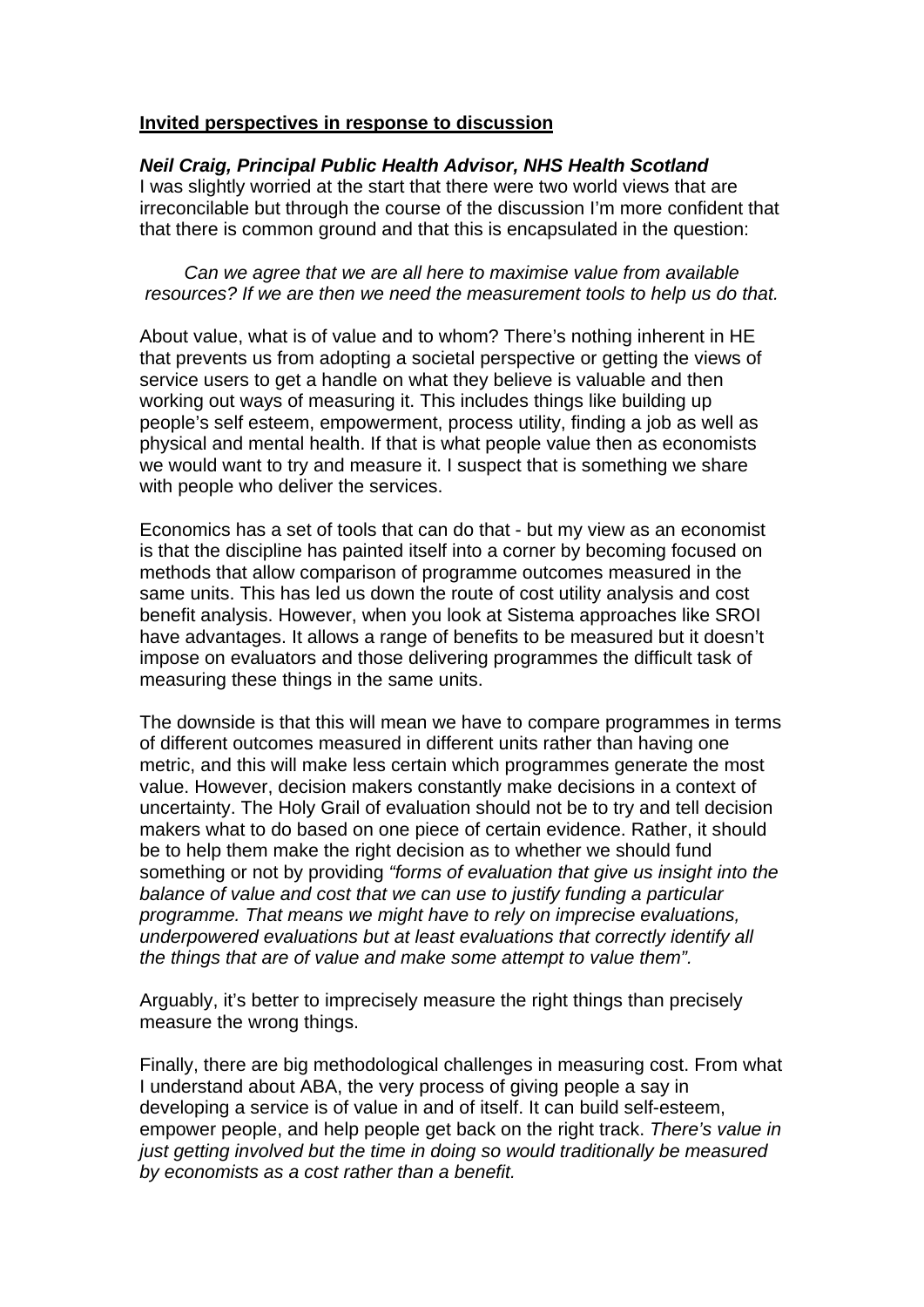## *Prof Antony Morgan, Associate Director, Centre for Public Health, NICE and Glasgow Caledonian University*

Firstly - language, AB terminology is very popular these days and the reason why it gets difficult is because people hang on to their own terminology and they can't understand what the core principles of something are. This might prevent people understanding the similarities between approaches.

ABA is useful because it might if we can get the evaluation question right, economic or other, it might help us to make the case for sustained approaches and it goes mainstream and not just something that goes on in the voluntary sector.

"*It should be part and parcel of everybody's principles of working. That's why we need evaluation to make the case to bring different worlds together".* 

This event has been useful in people from different perspectives starting to talk about what matters to them. Part of that dialogue is about building the mutual perspectives and trust and that ABAs are all about.

Dispelling the myth around what it is we are trying to answer here and sometimes speak in plain language. My experience of working at NICE in terms of *the health economists is that they are trying to place their methods onto a different phenomenon and so the methods become more important than the thing they are actually talking about*. Connecting with those who don't feel comfortable with evaluation and the language of evaluation is part of this process of dialogue.

We also spoke about not needing to evaluate everything but we do need some bigger evaluations to demonstrate why we need to continue to work in this way. This will involve in changing the mindsets of funders in terms of what's important in terms of outcomes. So when we talk about 'softer' outcomes, some of the intermediate outcomes that are the aims of assetbased approaches, bringing communities together to solve things at the time, *things like building social networks and self esteem, these should be as important as the health outcomes.* 

Lastly, if you can build a multi-method approach to evaluation, there's lots of methods out there, what we're not so good at is making sense of what we already know and seeing how the whole is greater than the sum of the partssynthesis, the added value.

How do we integrate different perspectives so that it becomes the evidence base for why we should invest in these approaches? So more work on that.

Working with people who work closest to local communities about building a narrative can be useful for that.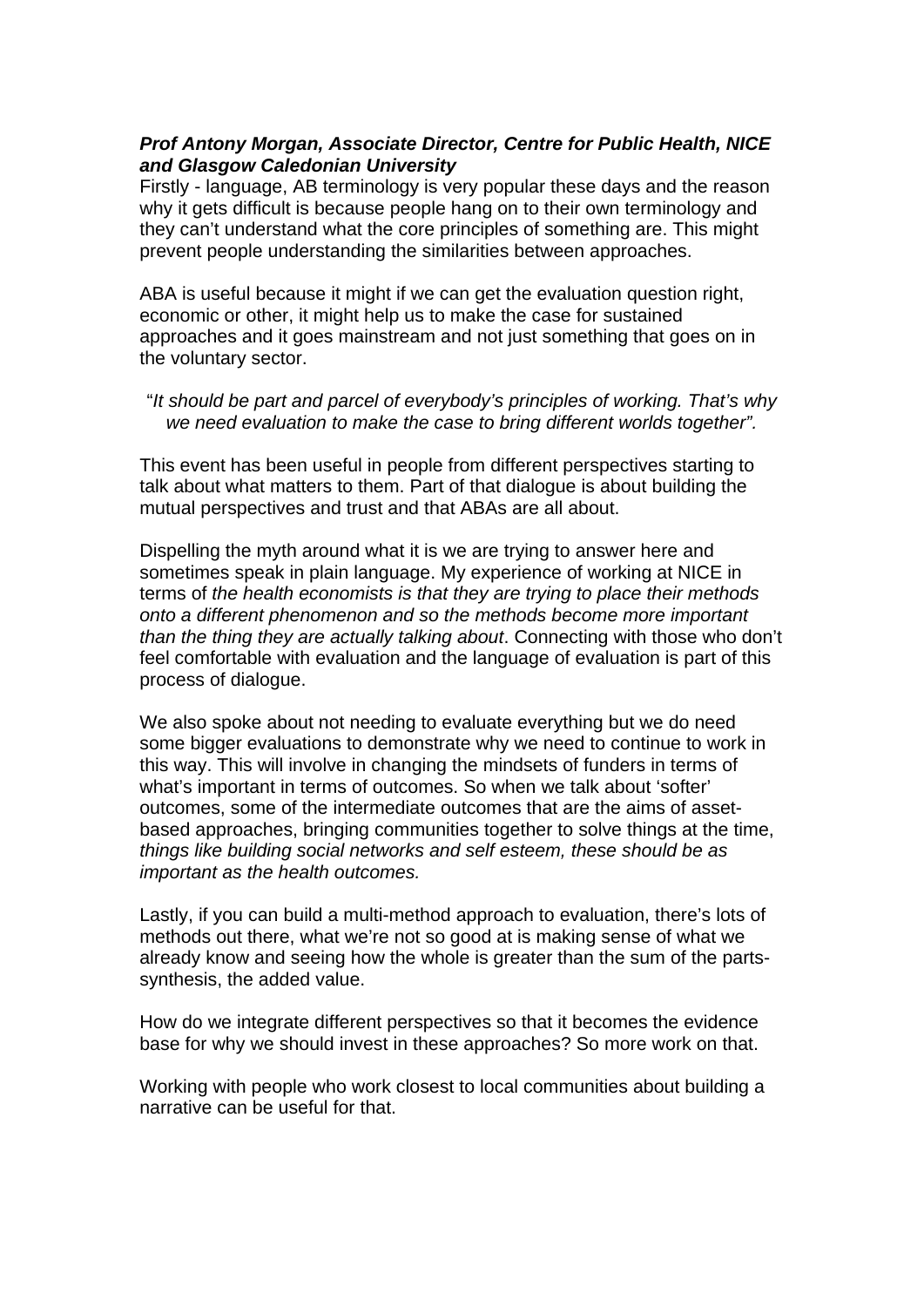## *Dr Pete Seaman, Public Health Programme Manager, Glasgow Centre for Population Health*

In speaking as the person who will be writing the event report of today's meetings - the title that has come to me of so far is "*Are we still friends*?" But I then perhaps it should be "*Can we be friends?"-* because in some ways we are in two camps that are strangers to each other.

I think that in some ways this confirms something that I thought about a year ago when Emma and Kenny gave us their report. I realised that some of the language of health economics would not sit well with practitioners of asset based approaches - with a lot of the discussion this morning being around finding common ground, about learning to trust one another, and about realising that we have the same aspirations but that these are perhaps positioned in different ways.

I think there is fear on behalf of people using ABAs that the application of health economics will not capture what they do, that they will be too reductionist and miss the holism. Today we have seen an example of a good evaluation approach that does keep the holism and does keep the complexity.

I think there was also an awareness that there was complexity/technical ability involved in evaluating projects, and that this was not a cost-neutral exercise for services.

So the question follows – who does it? Should the services themselves be responsible for capturing economic data? And are the skills that make you a good practitioner of ABAs necessarily the same ones that make a good evaluator? That's another fear/concern.

I think there have been some early solutions coming up. Our discussions have certainly identified a few. One was the idea of how we keep the holism and the integrity of ABAs when we are looking at very indicative headline indicators of their success (or not). I think the example given by Sistema, taking an outcome by outcome approach, rather than a project by project basis, is one way forward. So you might identify that a certain approach might work well for educational outcomes but might not necessarily work for other outcomes, such as wellbeing. But you're recognising, by segmenting in the first place, that you are not going to capture the holism and complexity of the project, but in some ways you then protect the project and its integrity.

I think there is another that has been raised a couple of times, and I have heard it using slightly different language around the room, and that is where do health economics approaches fit into things like complexity and systems approaches and the assumption that health economics comes from a concern that resources are scarce? I think that ABAs and a lot of innovative approaches are not about resources that are scarce and finite; they are about resources that are renewable, and quite often abundant.

So there was a great example of that in Sistema project around teachers' time. And you can perhaps not think about something more finite that 'time', but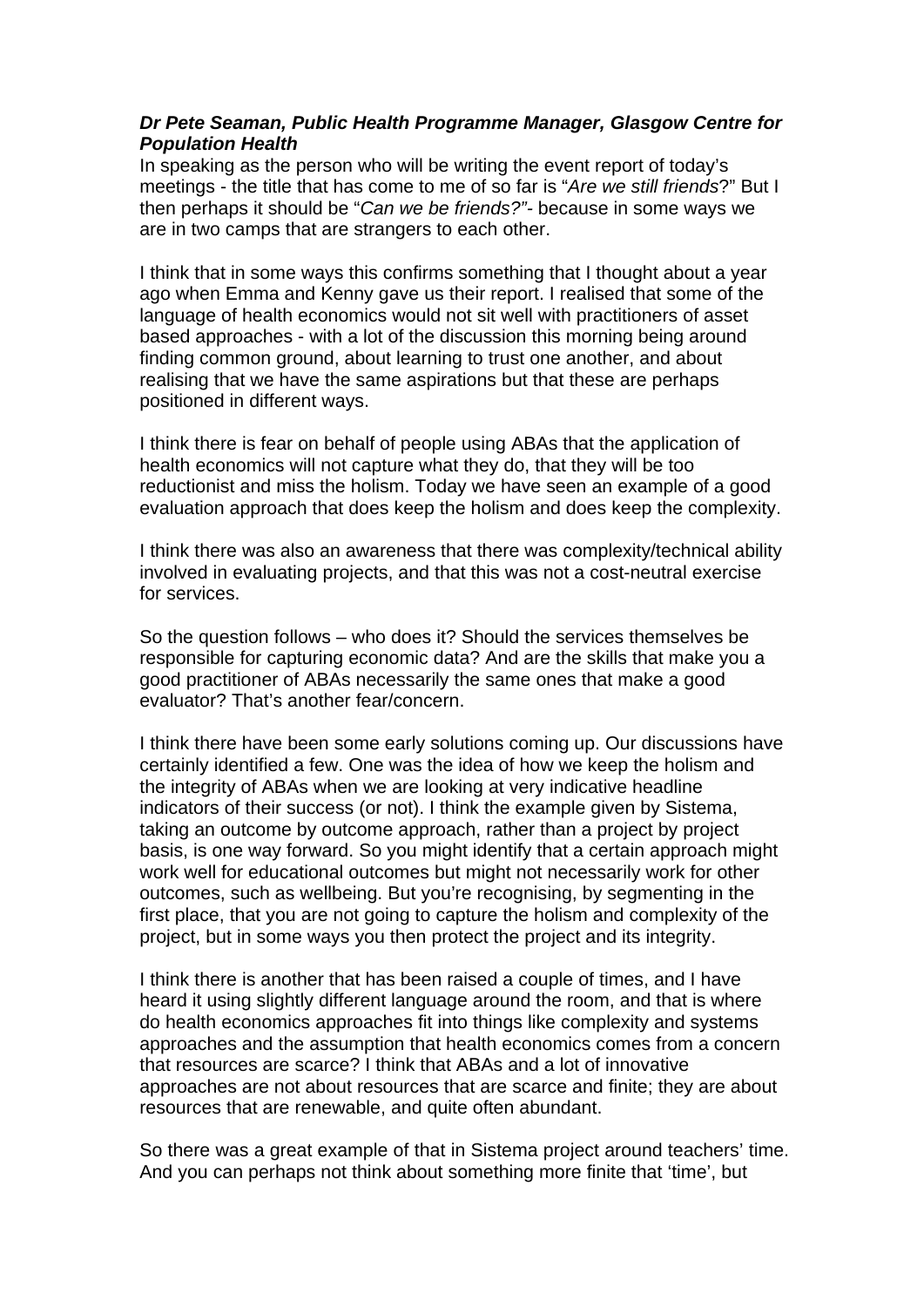actually time folds in on itself and if people are inspired, they can find time to do things. And I can think the other resources that ABAs use: inspiration, community, humour, social connectedness. These are not finite resources. So I'd be interested to learn more about how heath economics can capture these types of resources, not just those that are scarce, but also those that 'produce' extra resource such as the time, usually understood as a finite resource, that was created through inspiring and energising people around the *Big Noise* project.

Going forward, I think there is a lot of work to be done if the two paradigms are going to get together. But I think we've made a great start. I think we need to think where we want to be and find creative ways of engaging with each other. For example could health economists embed themselves in projects, in order for them to understand the projects better and for both sides to understand one another better, and to understand the different types of value that are being created by using ABAs?

I know that the remainder of the morning will be about looking at these ways forward. I think it's a bit too early to discuss a 'toolkit' but I think we can begin on the journey towards there.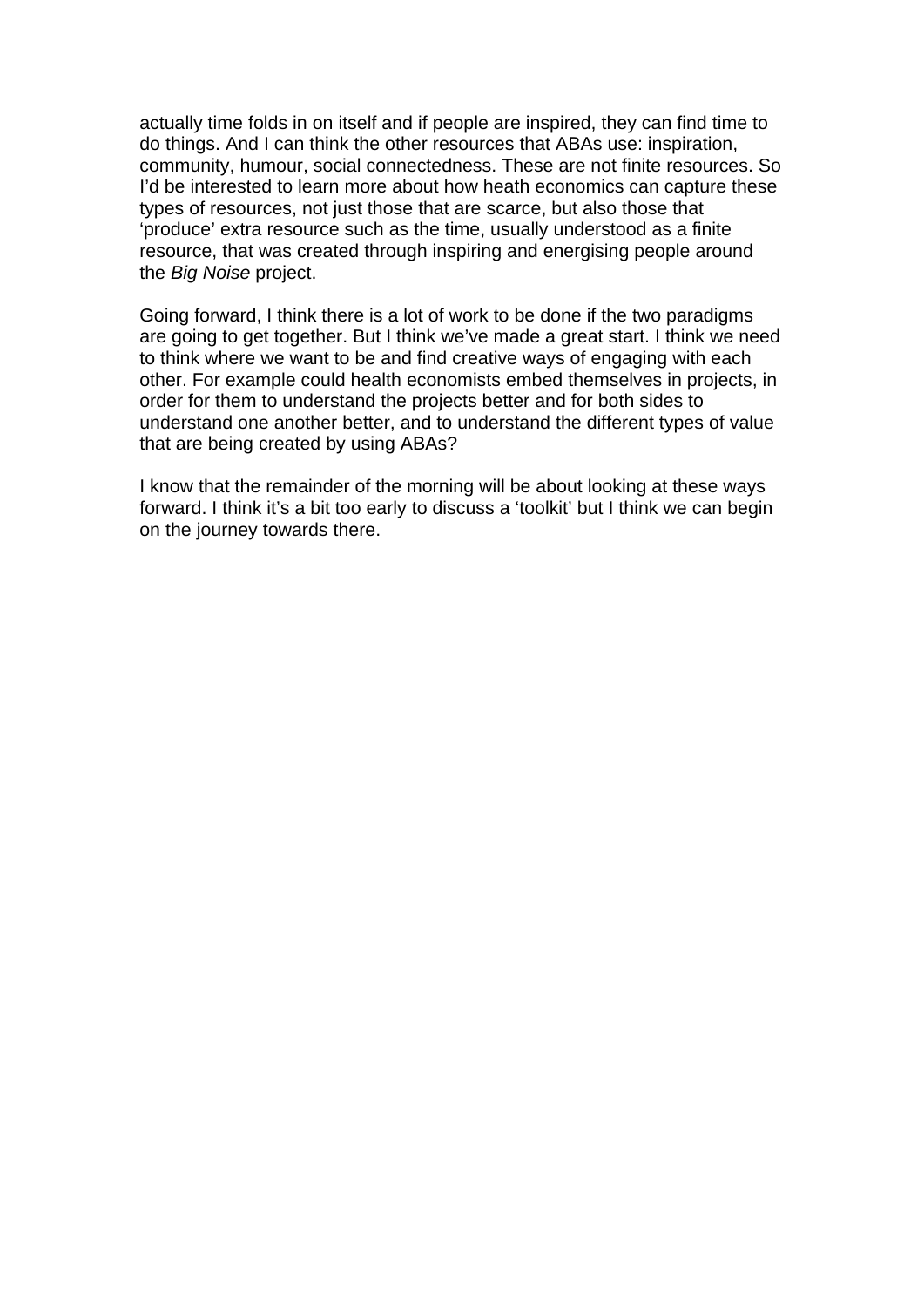## **Conclusions, reflections and next steps**

From the many contributions and discussions at the event, attention has been drawn to a number of areas and overarching points, which we need to be aware of as we progress and support work in this area.

There are a diversity of asset based approaches, each operating within and responsive to, the individual assets and hopes of service users. There is a need to distinguish between the economic evaluation of *individual* projects and the assessment of value of the underlying approaches to support their wider application in mainstreaming the principles and practice learned from asset based approaches. How the demonstration of value from individual projects can be scaled up will require further thought.

The following suggestions were also made:

- Some were looking forward to there being more economic evaluations of ABAs and not letting the 'best become the enemy of the good'. It may be that the most benefit might come from one of two or three outcomes. And you don't need to evaluate every step in a complicated theory of change.
- To continue to ask who is economic evaluation for? Is it for funders or are we doing it for other reasons? What do we value about this intervention on which we wish to gather evidence?
- For both 'sides' to come out of their comfort zones to move forward. The economic and the other 'softer' measures can complement one another to produce an altogether more 'robust' evaluation framework
- To develop evaluations that help service providers mainstream approaches that work, not necessarily the interventions themselves but the approaches within them.
- Not to invent more toolkits! There are already lots of these logic models, social return in investment etc. SROI for example allows the people involved in the intervention to identify what is important to them. Sometimes these things might then be quite rudimentary ways, but at least they are an attempt to measure the right things and a step in the right direction.
- Develop collaborative agendas, it is important that the people involved in ABA are given a say in what is of value and that people who are part of these initiatives should be fully engaged in the evaluation in an 'assets-based' manner itself.
- There may be a need de-professionalise some of the evaluation language, terminology and methods so that it has wider meaning and can foster collaborative working. Could participatory approaches contribute to this?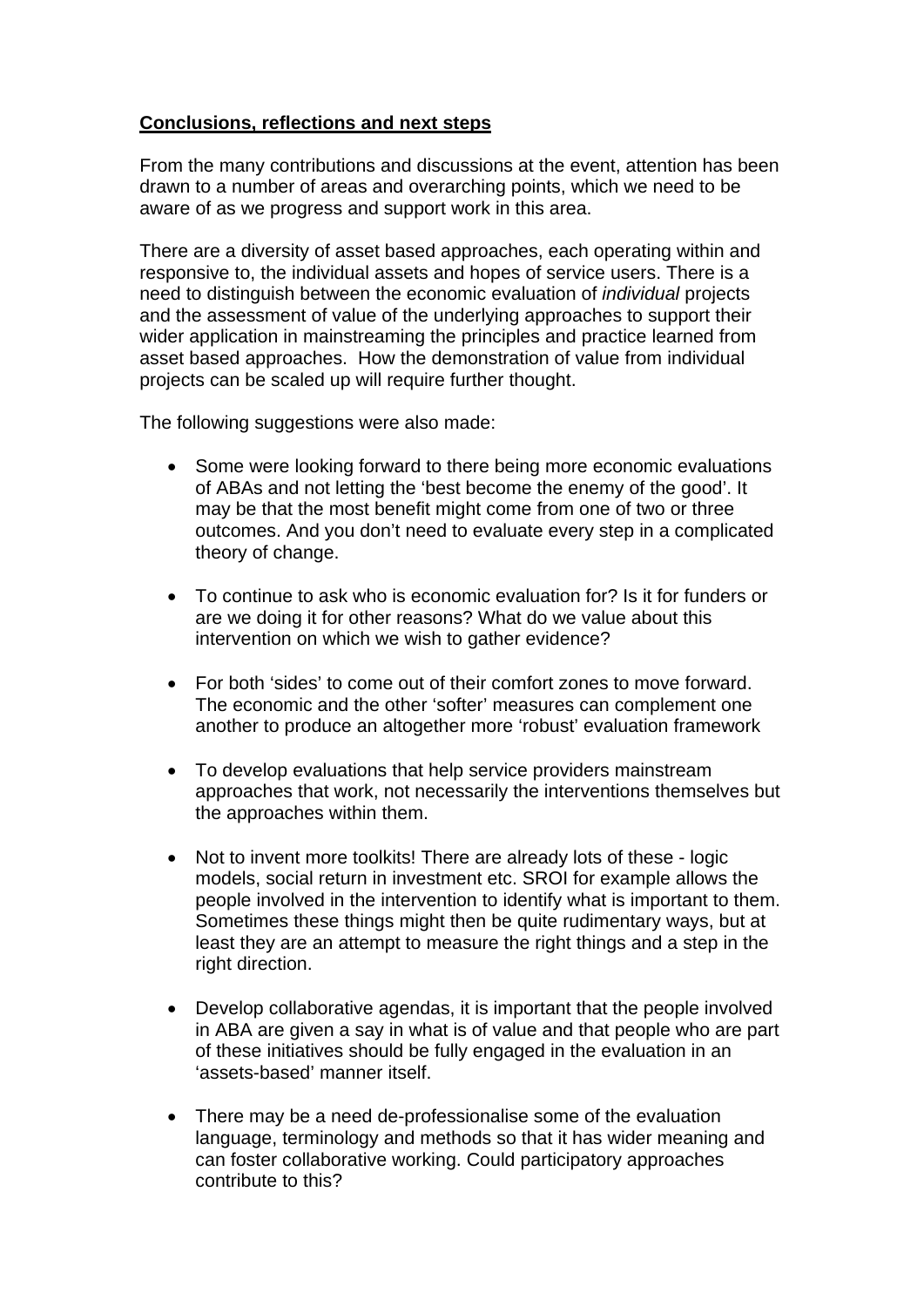GCPH will continue to work with the Yunus Centre and Glasgow University and the perspectives and guidance that emerged from the event will inform future work to align the two approaches. At GCPH, the development of the 2015/16 work plan offers opportunity to take forward the issues discussed in an action orientated manner. GCPH will also continue discussion with health economists in the Yunus Centre and University of Glasgow to explore joint working in response to the above encouragement and outlining of next steps.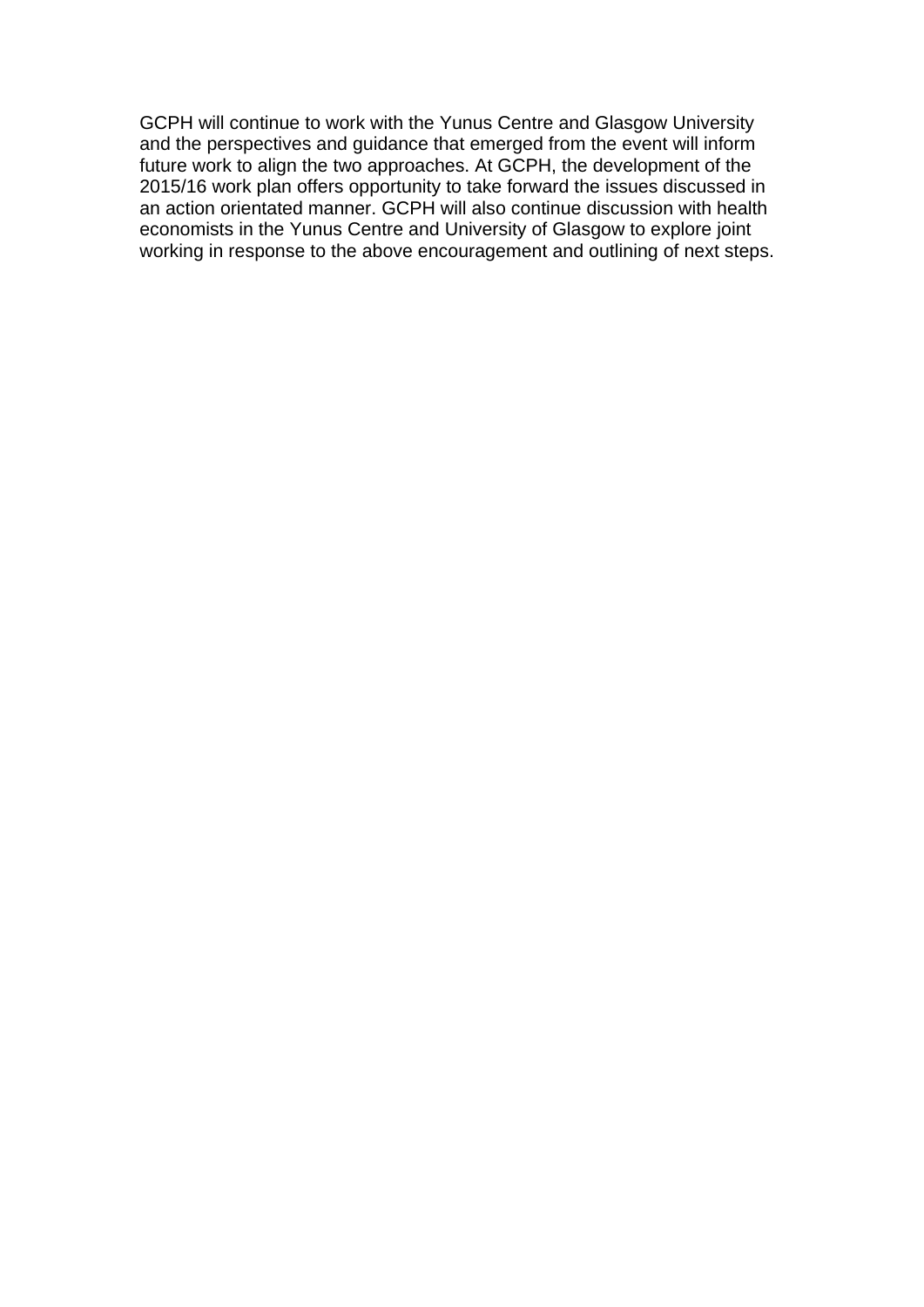## **Authors and acknowledgements**

This report was produced by Pete Seaman and Jennifer McLean at Glasgow Centre for Population Health. We were aided by reviews and comments from Neil Craig (Health Scotland), Cam Donaldson (Yunus Centre, Glasgow Caledonian University), Lorna Kelly (GCPH), Lisa Garnham (GCPH) and Emma McIntosh (University of Glasgow).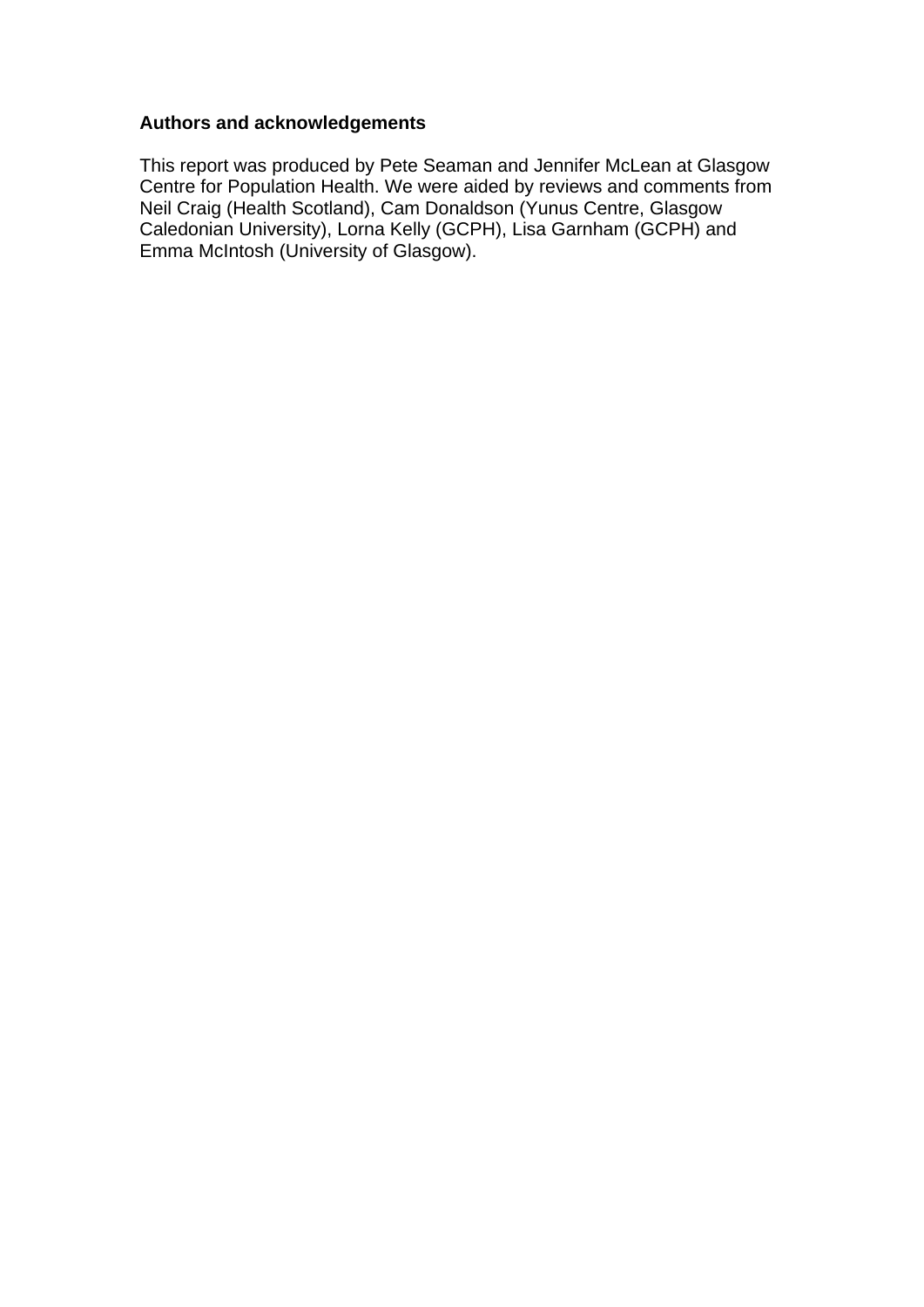# **Appendix 1** – Delegate list

| <b>Name</b>      |                  | Organisation                                |
|------------------|------------------|---------------------------------------------|
| Camilla          | <b>Baba</b>      | <b>University of Glasgow</b>                |
| <b>Nicki</b>     | <b>Boyer</b>     | University of Glasgow                       |
| Angela           | Campbell         | <b>Scottish Government</b>                  |
| Anne             | Clarke           | NHS Ayrshire & Arran                        |
| <b>Neil</b>      | Craig            | <b>NHS Health Scotland</b>                  |
| Peter            | Craig            | <b>MRC SPHSU</b>                            |
| Lisa             | Curtice          | The Alliance                                |
| Cam              | Donaldson        | <b>Yunus Centre</b>                         |
| <b>Ruth</b>      | Donnelly         | <b>NHS GG&amp;C</b>                         |
| Elinor           | Finlay           | <b>Scottish Government</b>                  |
| Lisa             | Garnham          | <b>Glasgow Centre for Population Health</b> |
| <b>Cllr Emma</b> | Gillan           | <b>Glasgow City Council</b>                 |
| <b>Chris</b>     | <b>Harkins</b>   | <b>Glasgow Centre for Population Health</b> |
| Donald           | Henderson        | <b>Scottish Government</b>                  |
| <b>Rikke</b>     | <b>Iversholt</b> | <b>IRISS</b>                                |
| Keith            | <b>Jack</b>      | <b>Police Scotland</b>                      |
| Amanda           | Jubb             | <b>Social Marketing Gateway</b>             |
| Lorna            | Kelly            | <b>Glasgow Centre for Population Health</b> |
| Alison           | Linyard          | <b>Glasgow Centre for Population Health</b> |
| Andrew           | MacGowan         | <b>Inspiring Scotland</b>                   |
| Lisa             | MacLean          | <b>Impact Arts</b>                          |
| Gehan            | MacLeod          | <b>GalGael Trust</b>                        |
| Elspeth          | Malony           | <b>NHS Health Scotland</b>                  |
| <b>Mike</b>      | <b>McCarron</b>  | <b>GalGael Trust</b>                        |
| Kate             | <b>McHendry</b>  | <b>SCDC</b>                                 |
| Emma             | McIntosh         | University of Glasgow                       |
| Julie            | McKenzie         | <b>MusicALL</b>                             |
| Jennifer         | McLean           | <b>Glasgow Centre for Population Health</b> |
| Rhiann           | McLean           | <b>IRISS</b>                                |
| Antony           | Morgan           | <b>Glasgow Caledonian University/NICE</b>   |
| Neil             | Orr              | <b>West of Scotland Housing Association</b> |
| <b>Bridget</b>   | Patterson        | <b>NHS Borders</b>                          |
| Pete             | Seaman           | <b>Glasgow Centre for Population Health</b> |
| Nichola          | Sewell           | <b>NHS Borders</b>                          |
| Danny            | <b>Stuart</b>    | <b>Police Scotland</b>                      |
| Debby            | Wason            | <b>NHS Ayrshire and Arran</b>               |
| Jane             | White            | <b>NHS Health Scotland</b>                  |
| Paul             | White            | <b>SCVO</b>                                 |